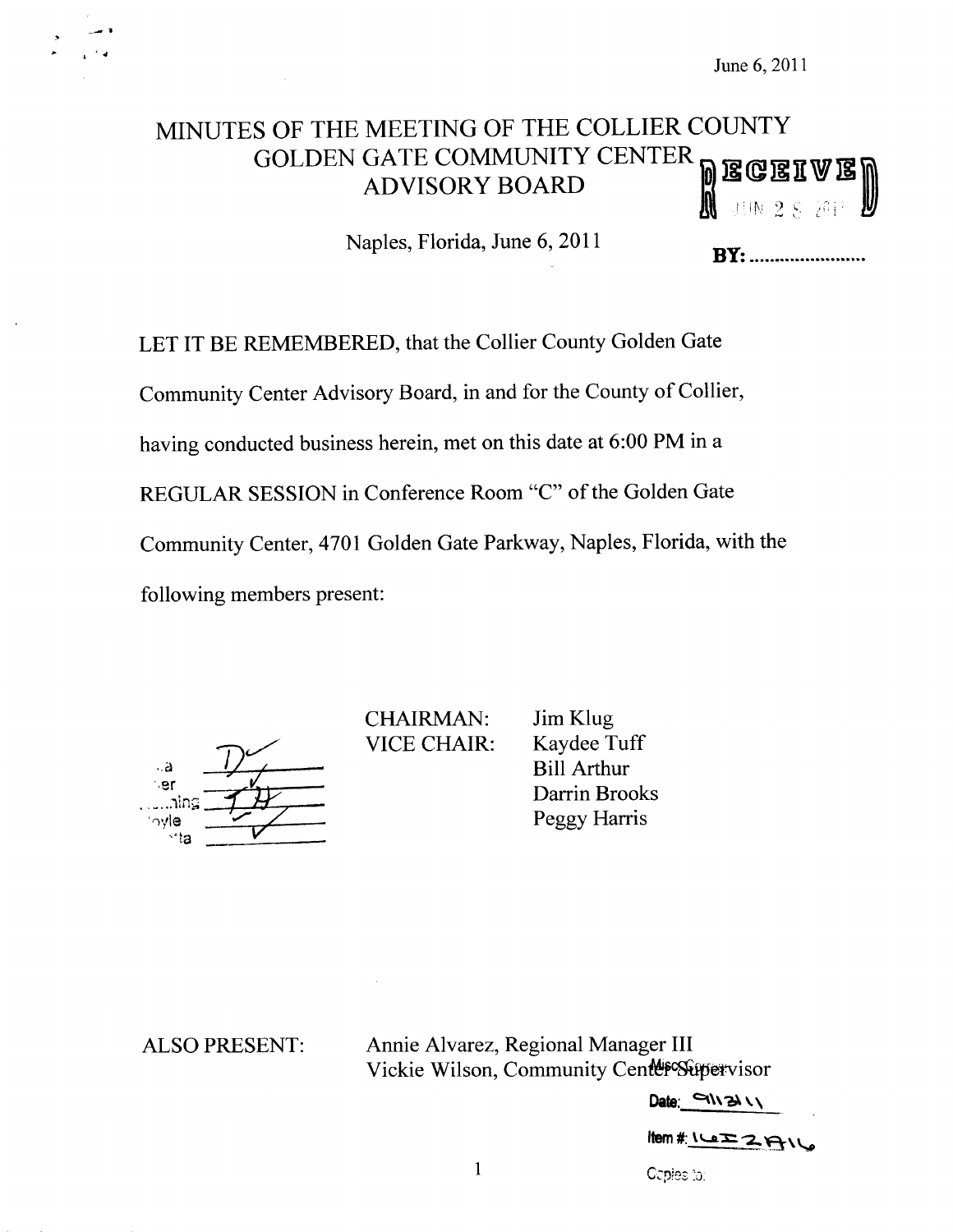# I. Call to Order

 $\sim 10^{10}$ 

The meeting was called to order at 6:05 PM by Chairman, James Klug III.

# II. Attendance - Establish <sup>a</sup> Quorum

Roll Call was taken and <sup>a</sup> quorum was determined.

# III. Approval of Agenda

Add: VII. C. Summer Recess

BillArthur moved to approve the June 6, <sup>2011</sup> Agenda as amended. Second by Darrin Brooks. Motion carried unanimously 5-0.

# IV. Approval of May 2, <sup>2011</sup> Minutes

BillArthur moved to approve the May 2, <sup>2011</sup> Minutes as submitted. Second by Darrin Brooks. Motion carried 4-0. James Klug abstained.

V. Public Comments None

# VI. Old Business

# A. Recreation Highlights

Vickie Wilson distributed and review the May/June 2011 - Golden Gate Community Center Report reported the following events. ( See attached)

- May 5 National Day of Prayer had 250 plus in attendance.
- May 26 VPK Graduation class of 18.  $\blacksquare$
- May 27 1<sup>st</sup> Annual 5k Sheriff Run, Walk, Bike event had over 300 in  $\blacksquare$ attendance. <sup>150</sup> plus participated in the 5k.
- June 10 BMX Jubilee <sup>75</sup> riders will participate.  $\blacksquare$
- June 12 BMX Pro Demonstration will be hosted by <sup>2</sup> BMX Pros.
- $\blacksquare$ Summer Camp is scheduled to begin June 13.

Discussion was made on Summer Camp progress and scholarship awards. Staff reported Summer Camp registration has picked up. The scholarships awarded are distributed throughout the County covers 60% of the fee. STAR Project has held fund raisers and sponsors the Scholarship Program.

Annie Alvarez stated Immokalee business owners raised over \$20,000 to offset the cost for parents of Immokalee children only, a possible future option for other Community locations.

It was noted the quote for the shade structure (20' x 33') for set up in front of the amphitheatre can be dismantled, when required. Budget may not allow purchase at this time.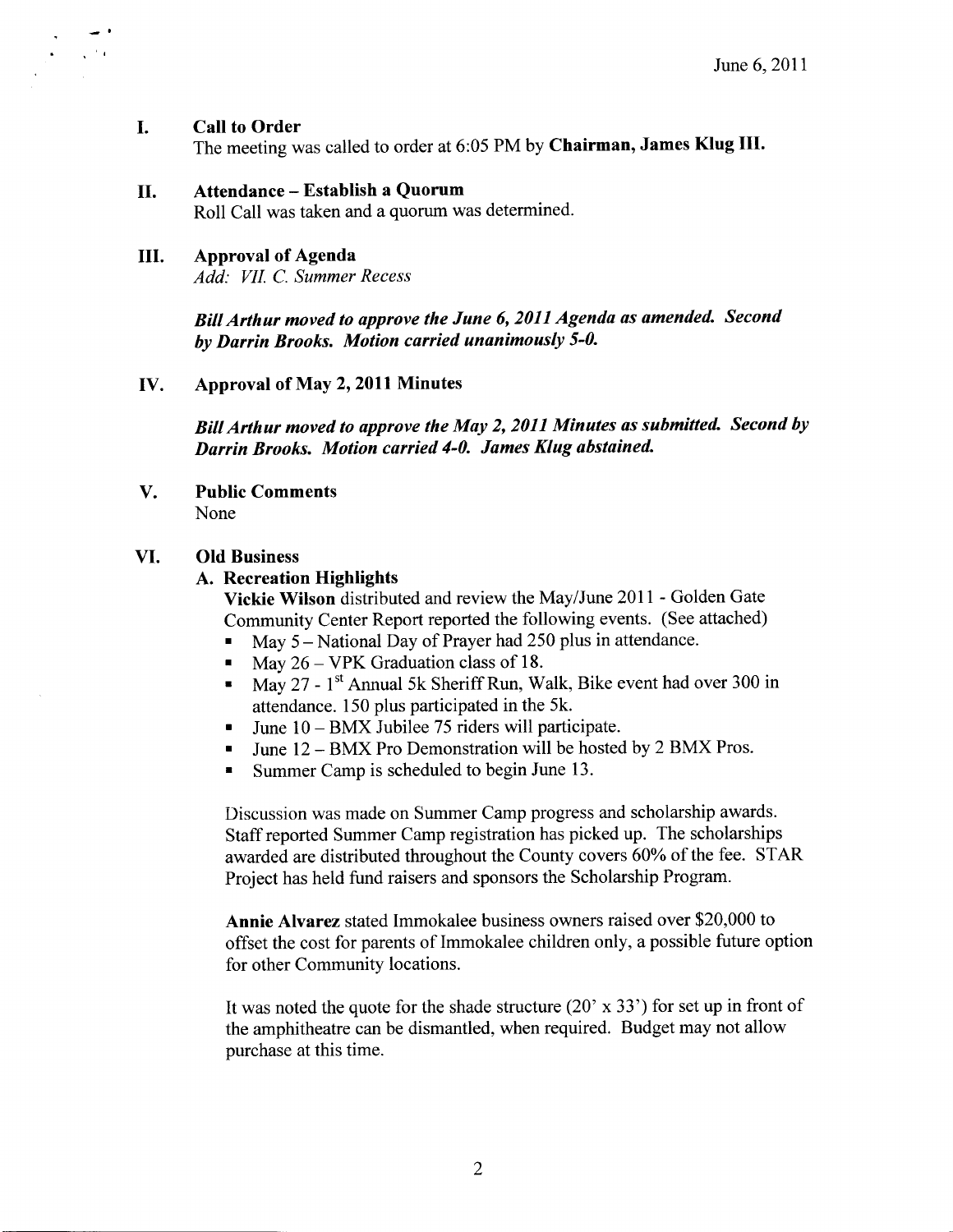Staff researched the feasibility of adding <sup>a</sup> driveway up to the double gate near the bandstand. A \$200 engineer permit fee is required to find out if it can be done. It would also require materials and installation costs.

# Bill Arthur moved to approve \$200 for the engineering permit. Second by Peggy Harris.

Darrin Brooks suggested the Advisory Board table the motion until after the new budget was approved.

A consensus was formed to table the motion.

## B. Media Update

None

# VII. New Business

 $\sqrt{2}$ 

A. Monthly Budget - Annie Alvarez distributed and reviewed the Monthly <sup>130</sup> Fund Report. ( See attached)

# B. Review & Approval FY <sup>2012</sup> MSTU Budget

Annie Alvarez distributed the following Golden Gate Community Center Budget FY 2012 reports:

- <sup>o</sup> JL Code Expenditure Detail Item Budget grouped by Business Center
- <sup>o</sup> JL Code Revenue Detail Item Budget grouped by Business Unit
- <sup>o</sup> Collier County Government FY <sup>2012</sup> Preliminary Budget Ad Valorem Needed
- o Fund 130 Program Summary and Program Performance Measures

Staff reported the Budget FY 2011-12 will require a 25% cut if the millage rate remains neutral due to the 10% decrease in property value. The decrease in Ad Valorem funds were estimated at \$147,070.55. To offset the cut, Staff suggested a rollover of \$30,000 from the Capital Outlay account to 2012 Budget.

Discussion was made on budget cuts and if the suggested roll over of Capital Outlay funds were only MSTU funds and the current millage rate. Staffwill research if the Capital Outlay funds are all MSTU funds.

Annie Alvarez recommended the Advisory Board hold another meeting and request Cheryl Pryor from the Budget Office for further clarification.

Darrin Brooks moved (the Advisory Board) meet on June  $15<sup>th</sup>$  at 6:00 pm and invite Cheryl Pryor to attend. (Advisory Board will reschedule if necessary.) Second by Bill Arthur. Motion carried unanimously 5-0.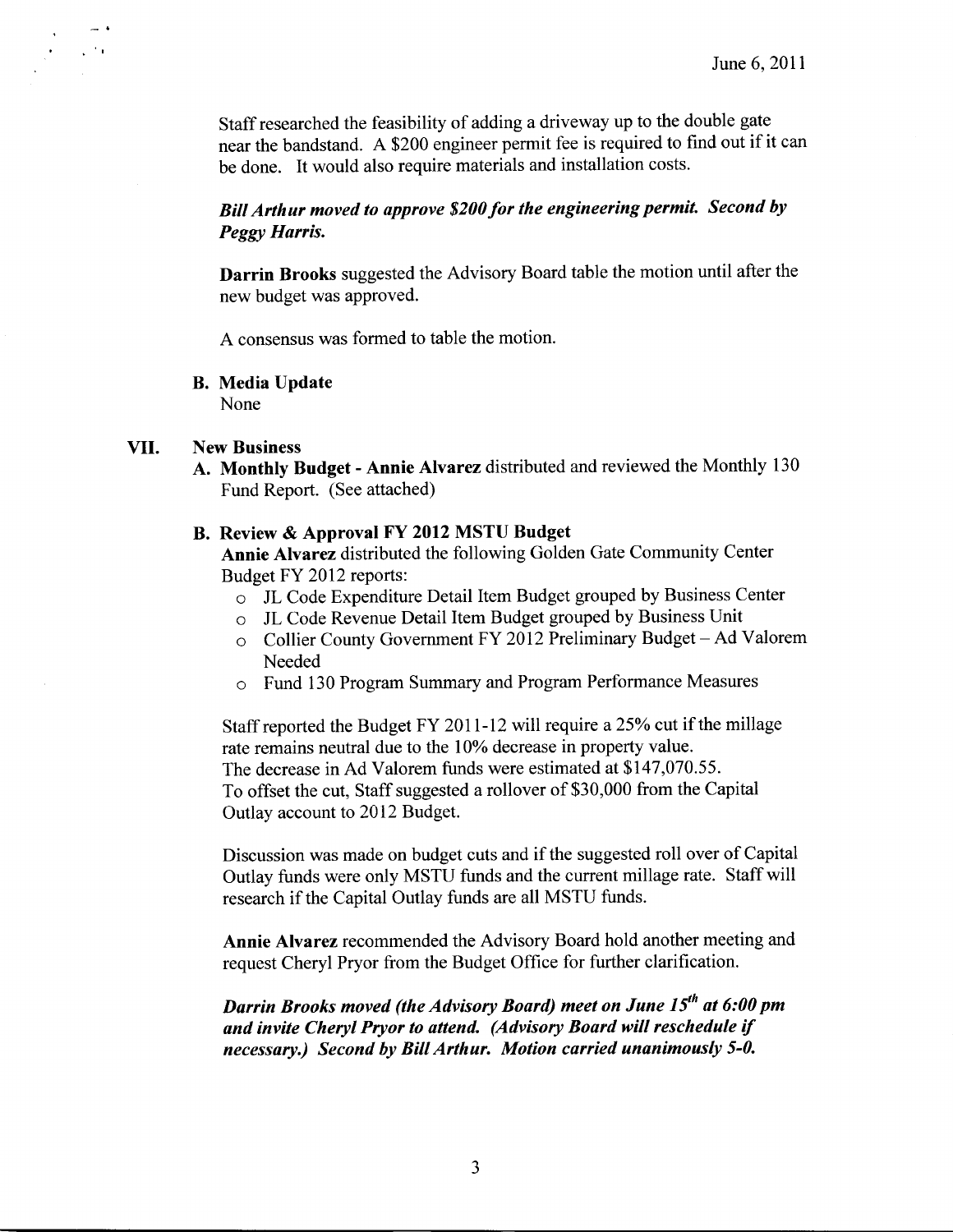# C. Summer Recess

To be addressed at the next meeting.

# VIII. Member Comments None

 $\bar{\star}$ 

There being no further business for the good of the County, the meeting was adjourned by order of the Chair at 7:05 PM.

> COLLIER COUNTY GOLDEN GATE COMMUNITY CENTER ADVISORY BOARD

James Klug III, Chairman

These Minutes were approved by the Committee/Board on  $\mu$  and  $\frac{2}{\sqrt{2}}$  (30) as presented  $\longrightarrow$  or as amended  $\overline{\phantom{a}}$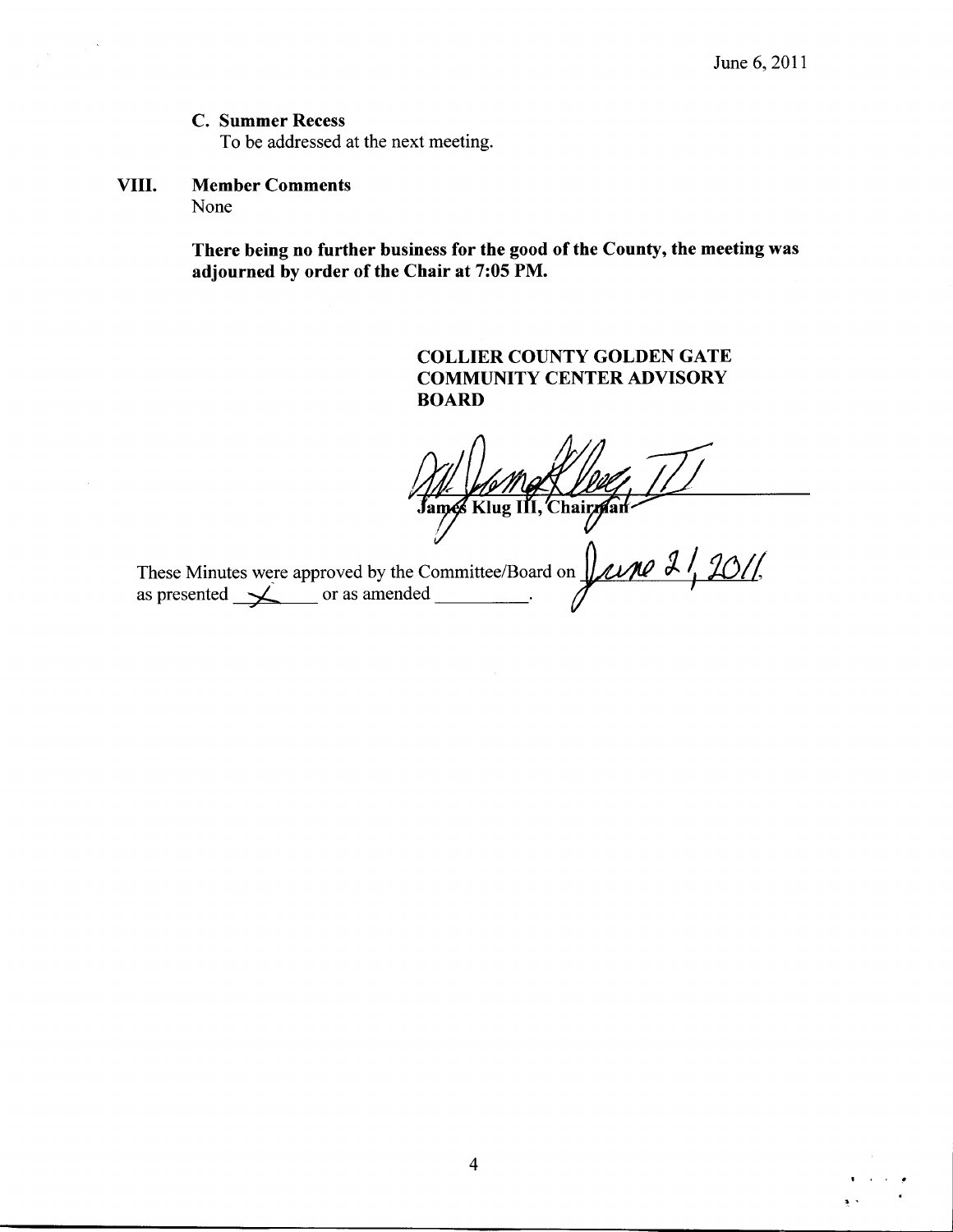



# MINUTES OF THE MEETING OF THE COLLIER COUNTY GOLDEN GATE COMMUNITY CENTER ADVISORY BOARD

Naples, Florida, June 6, 2011

| <sup>d</sup> egeiael<br>V |  |
|---------------------------|--|
|                           |  |

**BY:** ......................

LET IT BE REMEMBERED, that the Collier County Golden Gate Community Center Advisory Board, in and for the County of Collier, having conducted business herein, met on this date at 6:00 PM in a REGULAR SESSION in Conference Room "C" of the Golden Gate Community Center, 4701 Golden Gate Parkway, Naples, Florida, with the following members present:

| Fiala   |  |
|---------|--|
| Hiller  |  |
| Henning |  |
| Coyle   |  |
| Coletta |  |

CHAIRMAN: VICE CHAIR: Jim Klug<br>Kaydee Tuff **Bill Arthur** Darrin Brooks Peggy Harris

Misc. Corres:

Date: 12-11311

 $Item#$   $L2 \times 2$   $A15$ 

Copies to:

ALSO PRESENT: Annie Alvarez, Regional Manager III Vickie Wilson, Community Center Supervisor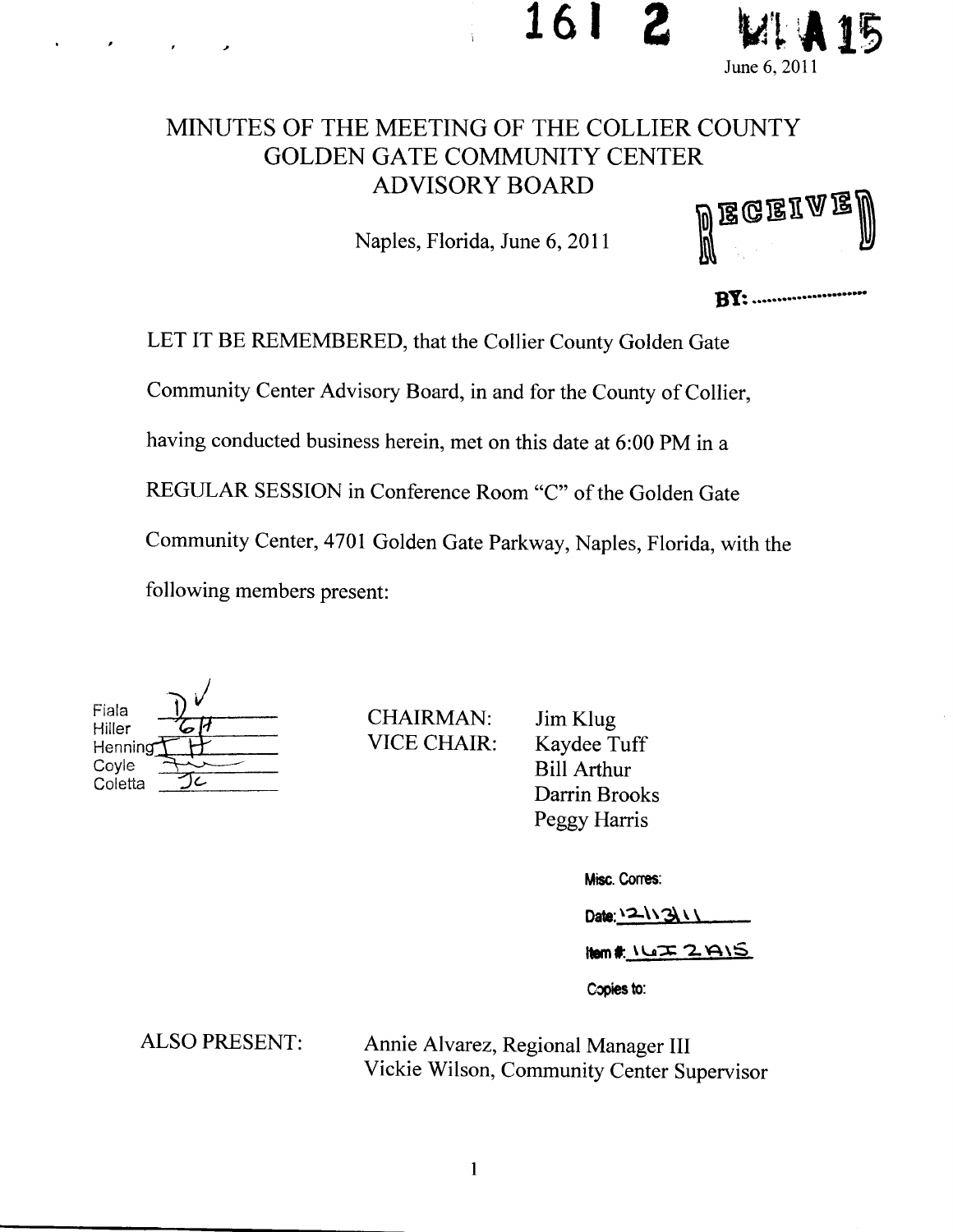# 161



### L Call to Order

The meeting was called to order at 6:05 PM by Chairman, James Klug III.

# II. Attendance—Establish <sup>a</sup> Quorum

Roll Call was taken and a quorum was determined.

# III. Approval of Agenda

Add: VII. C. Summer Recess

BillArthur moved to approve the June 6, 2011 Agenda as amended. Second by Darrin Brooks. Motion carried unanimously 5-0.

# IV. Approval of May 2, <sup>2011</sup> Minutes

BillArthur moved to approve the May 2, 2011 Minutes as submitted. Second by Darrin Brooks. Motion carried 4-0. James Klug abstained.

V. Public Comments None

# VI. Old Business

# A. Recreation Highlights

Vickie Wilson distributed and review the May/June 2011 - Golden Gate Community Center Report reported the following events. ( See attached)

- May 5— National Day of Prayer had 250 plus in attendance.
- May 26— VPK Graduation class of 18.
- May 27 1<sup>st</sup> Annual 5k Sheriff Run, Walk, Bike event had over 300 in  $\blacksquare$ attendance. 150 plus participated in the 5k.
- June 10— BMX Jubilee 75 riders will participate.
- June 12— BMX Pro Demonstration will be hosted by <sup>2</sup> BMX Pros.  $\blacksquare$
- $\blacksquare$ Summer Camp is scheduled to begin June 13.

Discussion was made on Summer Camp progress and scholarship awards. Staff reported Summer Camp registration has picked up. The scholarships awarded are distributed throughout the County covers 60% of the fee. STAR Project has held fund raisers and sponsors the Scholarship Program.

Annie Alvarez stated Immokalee business owners raised over \$20,000 to offset the cost for parents of Immokalee children only, a possible future option for other Community locations.

It was noted the quote for the shade structure  $(20' \times 33')$  for set up in front of the amphitheatre can be dismantled, when required. Budget may not allow purchase at this time.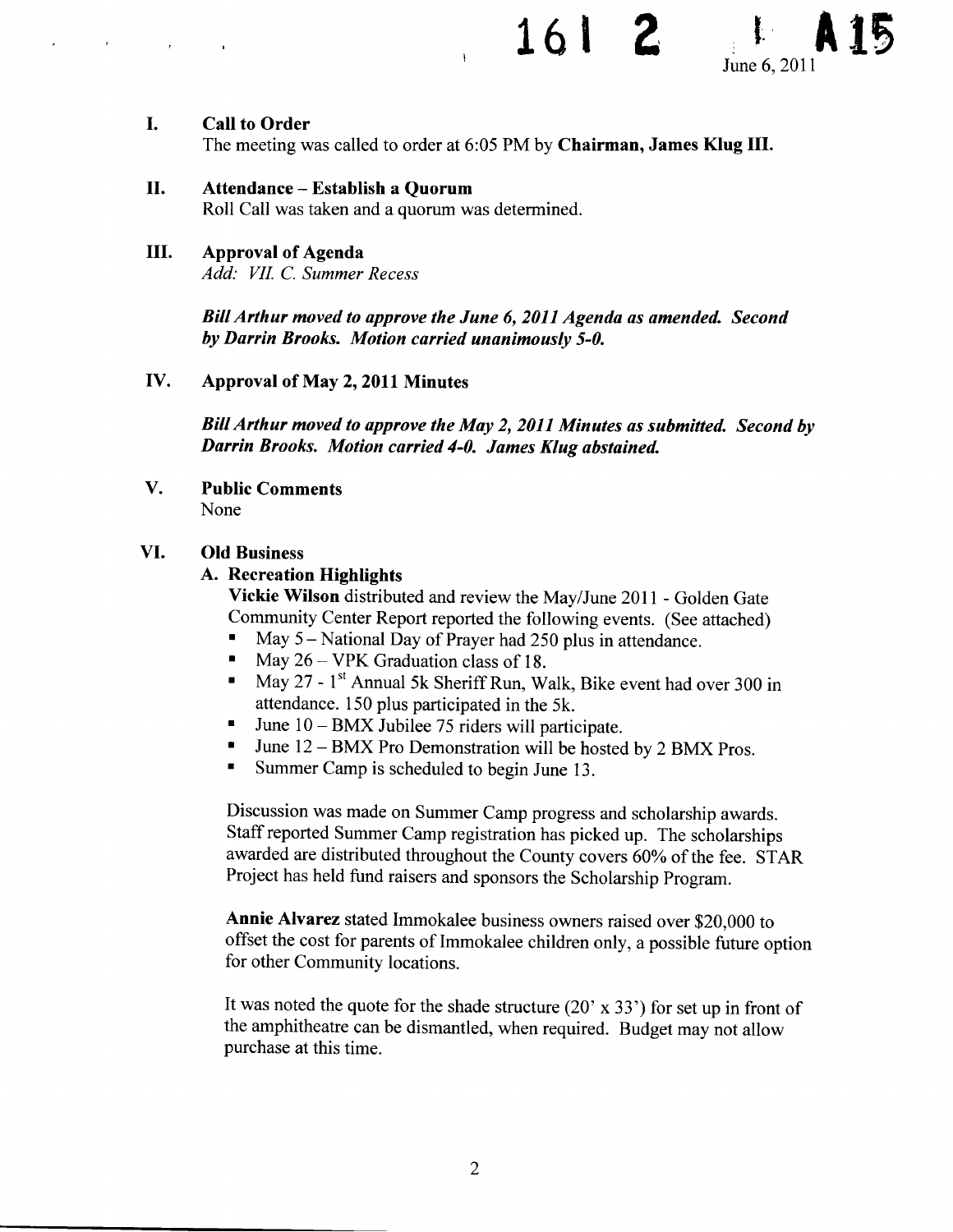$1612$ 



Staff researched the feasibility of adding a driveway up to the double gate near the bandstand. A \$200 engineer permit fee is required to find out if it can be done. It would also require materials and installation costs.

# Bill Arthur moved to approve \$200 for the engineering permit. Second by Peggy Harris.

Darrin Brooks suggested the Advisory Board table the motion until after the new budget was approved.

A consensus was formed to table the motion.

B. Media Update

None

# VII. New Business

A. Monthly Budget- Annie Alvarez distributed and reviewed the Monthly <sup>130</sup> Fund Report. (See attached)

# B. Review & Approval FY 2012 MSTU Budget

Annie Alvarez distributed the following Golden Gate Community Center Budget FY 2012 reports:

- o JL Code Expenditure Detail Item Budget grouped by Business Center
- o JL Code Revenue Detail Item Budget grouped by Business Unit
- <sup>o</sup> Collier County Government FY <sup>2012</sup> Preliminary Budget— Ad Valorem Needed
- o Fund 130 Program Summary and Program Performance Measures

Staff reported the Budget FY 2011-12 will require a 25% cut if the millage rate remains neutral due to the 10% decrease in property value. The decrease in Ad Valorem funds were estimated at \$147,070.55. To offset the cut, Staff suggested a rollover of \$30,000 from the Capital Outlay account to 2012 Budget.

Discussion was made on budget cuts and if the suggested roll over of Capital Outlay funds were only MSTU funds and the current millage rate. Staff will research if the Capital Outlay funds are all MSTU funds.

Annie Alvarez recommended the Advisory Board hold another meeting and request Cheryl Pryor from the Budget Office for further clarification.

Darrin Brooks moved (the Advisory Board) meet on June 15<sup>th</sup> at 6:00 pm and invite Cheryl Pryor to attend. (Advisory Board will reschedule if necessary.) Second by Bill Arthur. Motion carried unanimously 5-0.